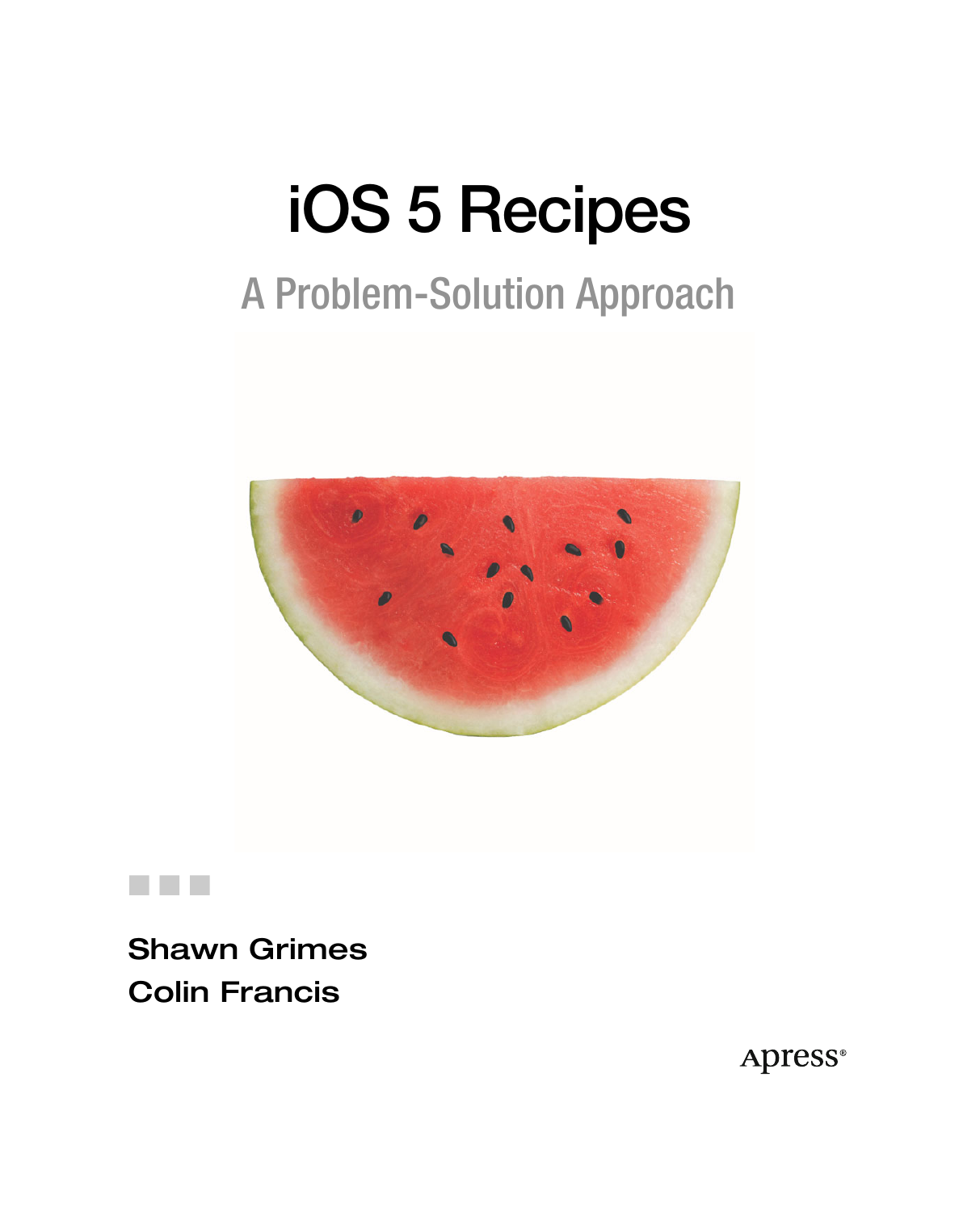#### **iOS 5 Recipes: A Problem-Solution Approach**

Copyright © 2012 by Shawn Grimes and Colin Francis

All rights reserved. No part of this work may be reproduced or transmitted in any form or by any means, electronic or mechanical, including photocopying, recording, or by any information storage or retrieval system, without the prior written permission of the copyright owner and the publisher.

ISBN 978-1-4302-4005-1

ISBN 978-1-4302-4006-8 (eBook)

Trademarked names, logos, and images may appear in this book. Rather than use a trademark symbol with every occurrence of a trademarked name, logo, or image we use the names, logos, and images only in an editorial fashion and to the benefit of the trademark owner, with no intention of infringement of the trademark.

The use in this publication of trade names, trademarks, service marks, and similar terms, even if they are not identified as such, is not to be taken as an expression of opinion as to whether or not they are subject to proprietary rights.

President and Publisher: Paul Manning Lead Editor: Michelle Lowman Development Editor: Ralph Moore Technical Reviewer: Anselm Bradford Editorial Board: Steve Anglin, Mark Beckner, Ewan Buckingham, Gary Cornell, Morgan Ertel, Jonathan Gennick, Jonathan Hassell, Robert Hutchinson, Michelle Lowman, James Markham, Matthew Moodie, Jeff Olson, Jeffrey Pepper, Douglas Pundick, Ben Renow-Clarke, Dominic Shakeshaft, Gwenan Spearing, Matt Wade, Tom Welsh Coordinating Editor: Anita Castro Copy Editor: Mary Ann Fugate Compositor: MacPS, LLC Indexer: SPi Global Artist: SPi Global Cover Designer: Anna Ishchenko

Distributed to the book trade worldwide by Springer Science+Business Media, LLC., 233 Spring Street, 6th Floor, New York, NY 10013. Phone 1-800-SPRINGER, fax (201) 348-4505, e-mail orders-ny@springer-sbm.com, or visit www.springeronline.com.

For information on translations, please e-mail rights@apress.com, or visit www.apress.com.

Apress and friends of ED books may be purchased in bulk for academic, corporate, or promotional use. eBook versions and licenses are also available for most titles. For more information, reference our Special Bulk Sales–eBook Licensing web page at www.apress.com/bulk-sales.

The information in this book is distributed on an "as is" basis, without warranty. Although every precaution has been taken in the preparation of this work, neither the author(s) nor Apress shall have any liability to any person or entity with respect to any loss or damage caused or alleged to be caused directly or indirectly by the information contained in this work.

The source code for this book is available to readers at www.apress.com. You will need to answer questions pertaining to this book in order to successfully download the code.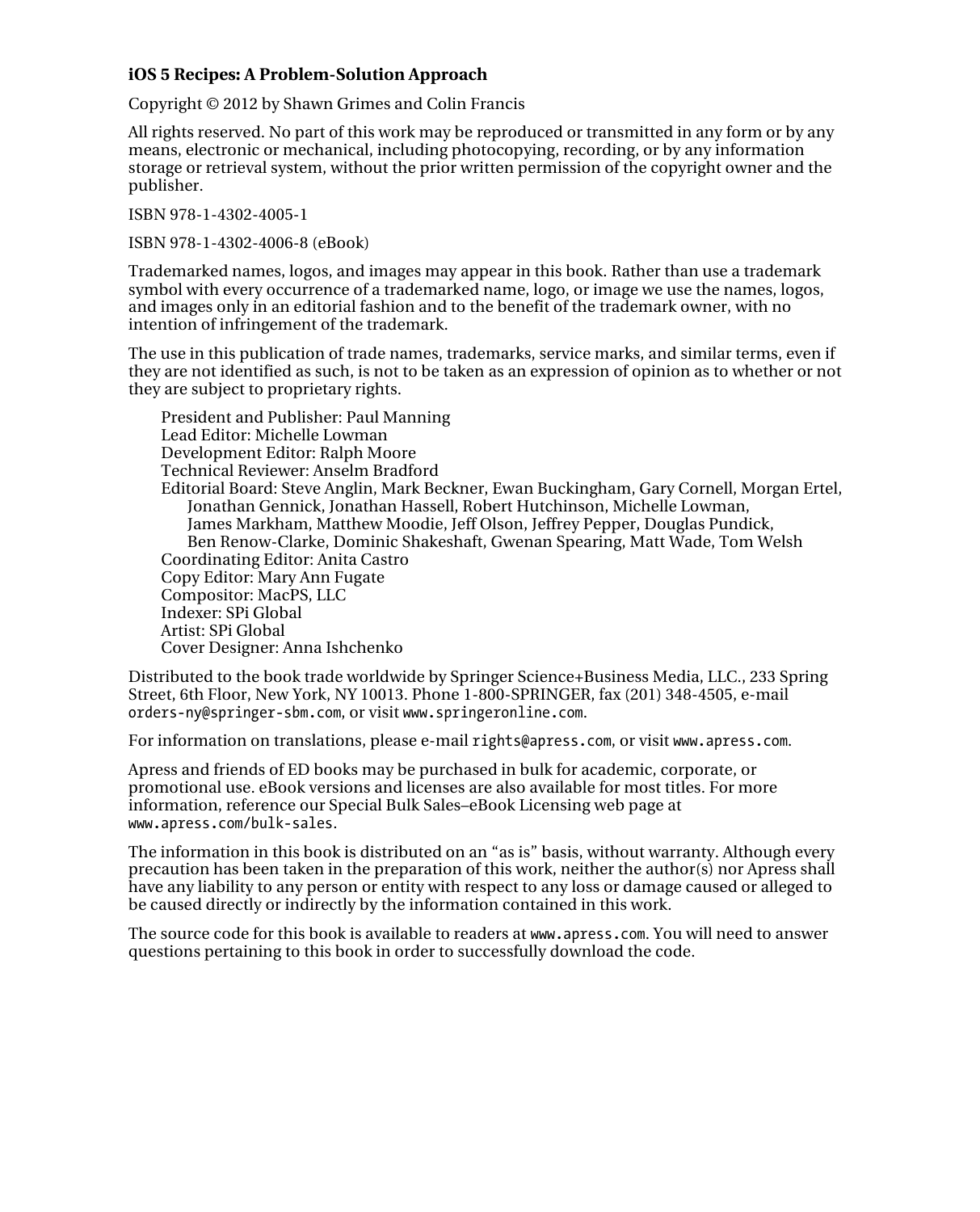*I dedicate this book to my wife, Stephanie, and my family, who have always supported me and encouraged me.* 

*—Shawn Grimes* 

*This work is dedicated to my grandfather, Larry Cohan. —Colin Francis*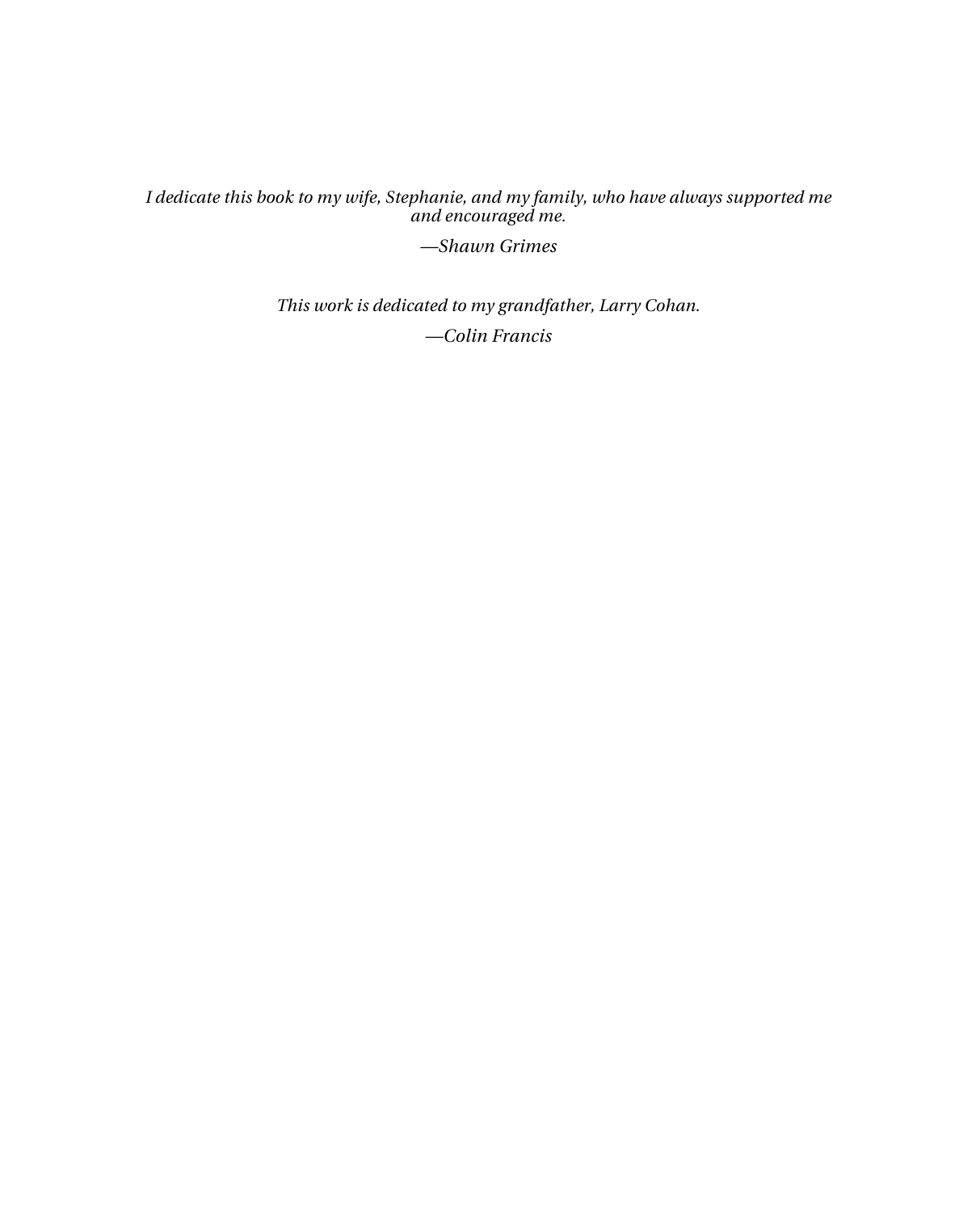### **Contents at a Glance**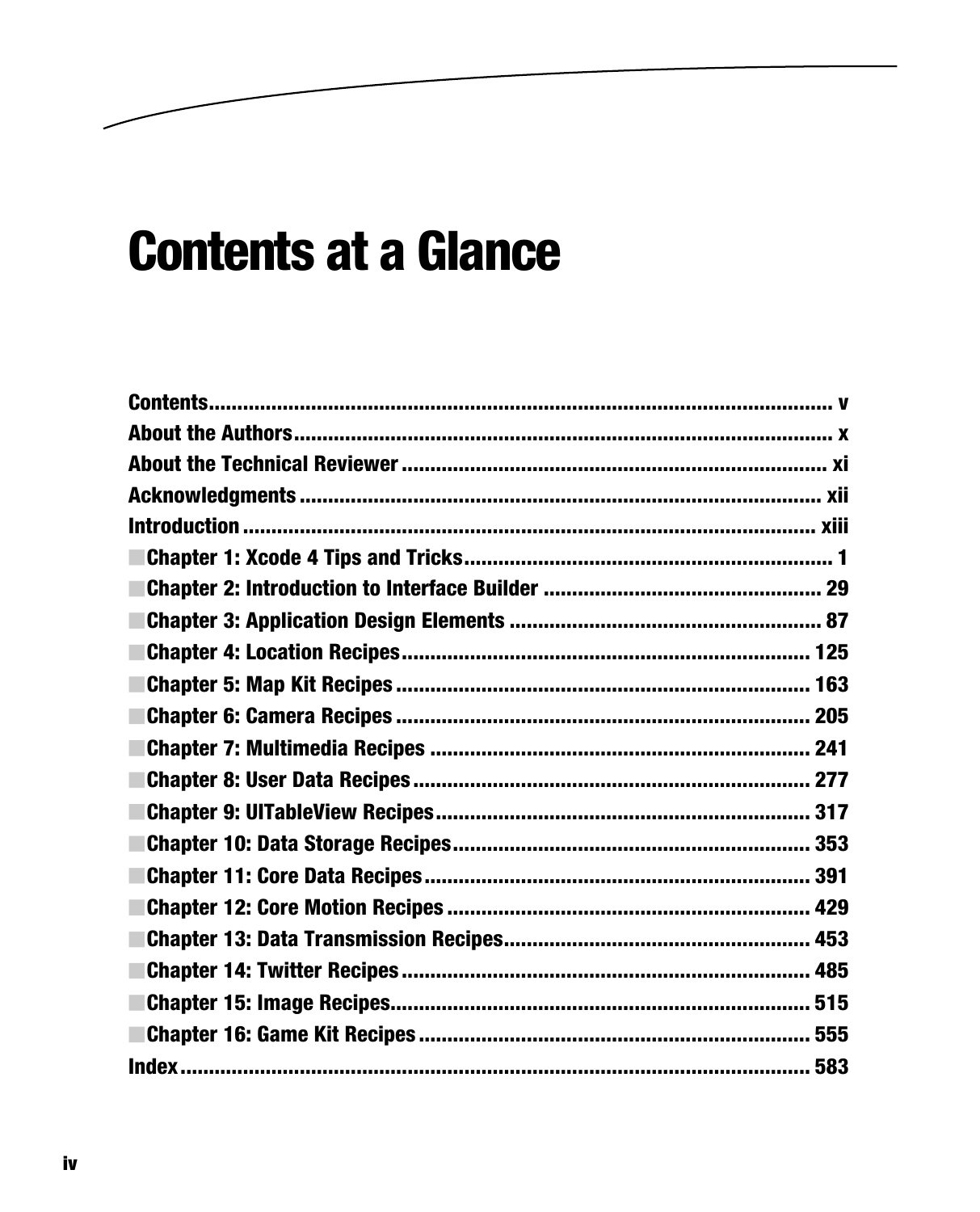### **Contents**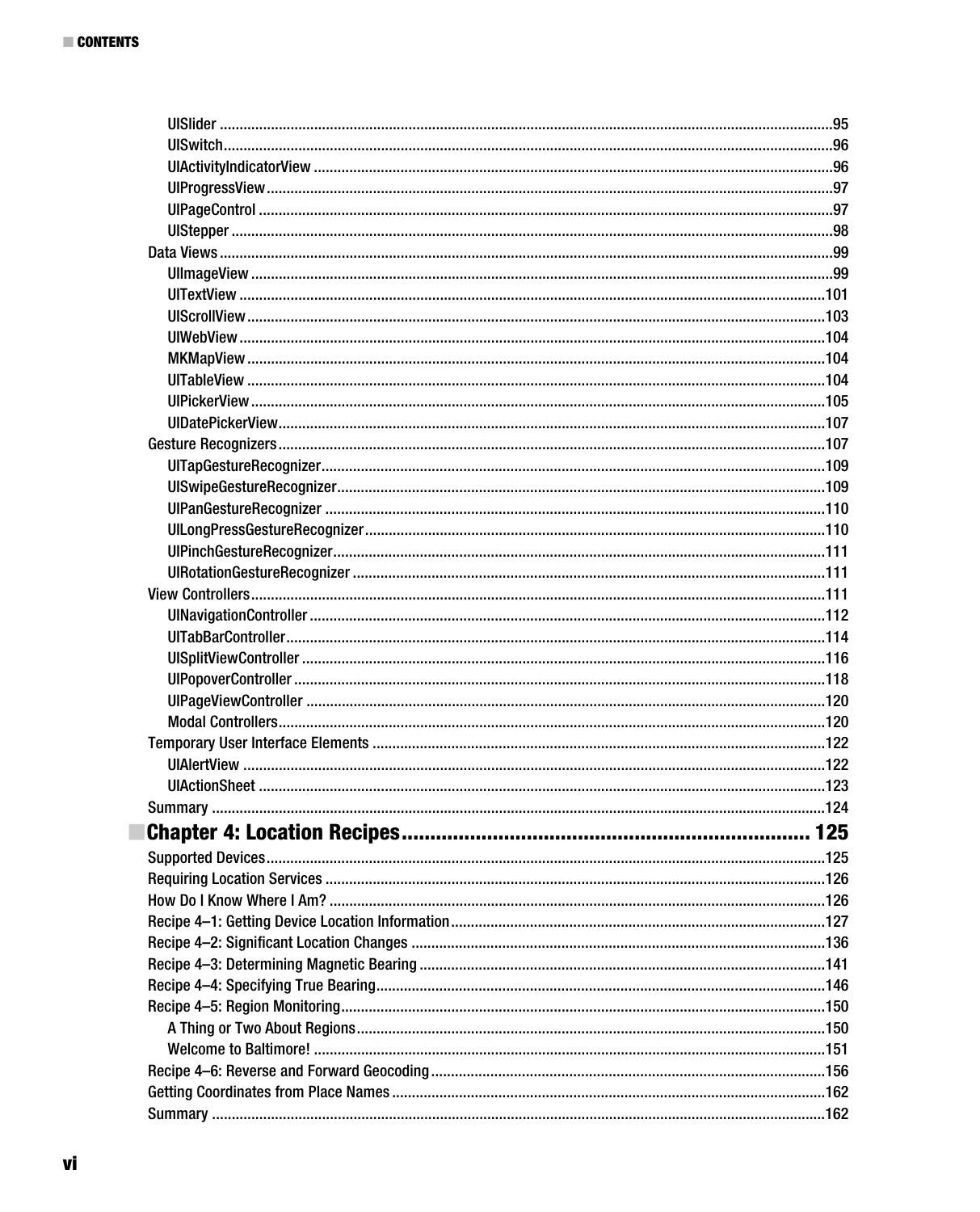| 317 |
|-----|
|     |
|     |
|     |
|     |
|     |
|     |
|     |
|     |
|     |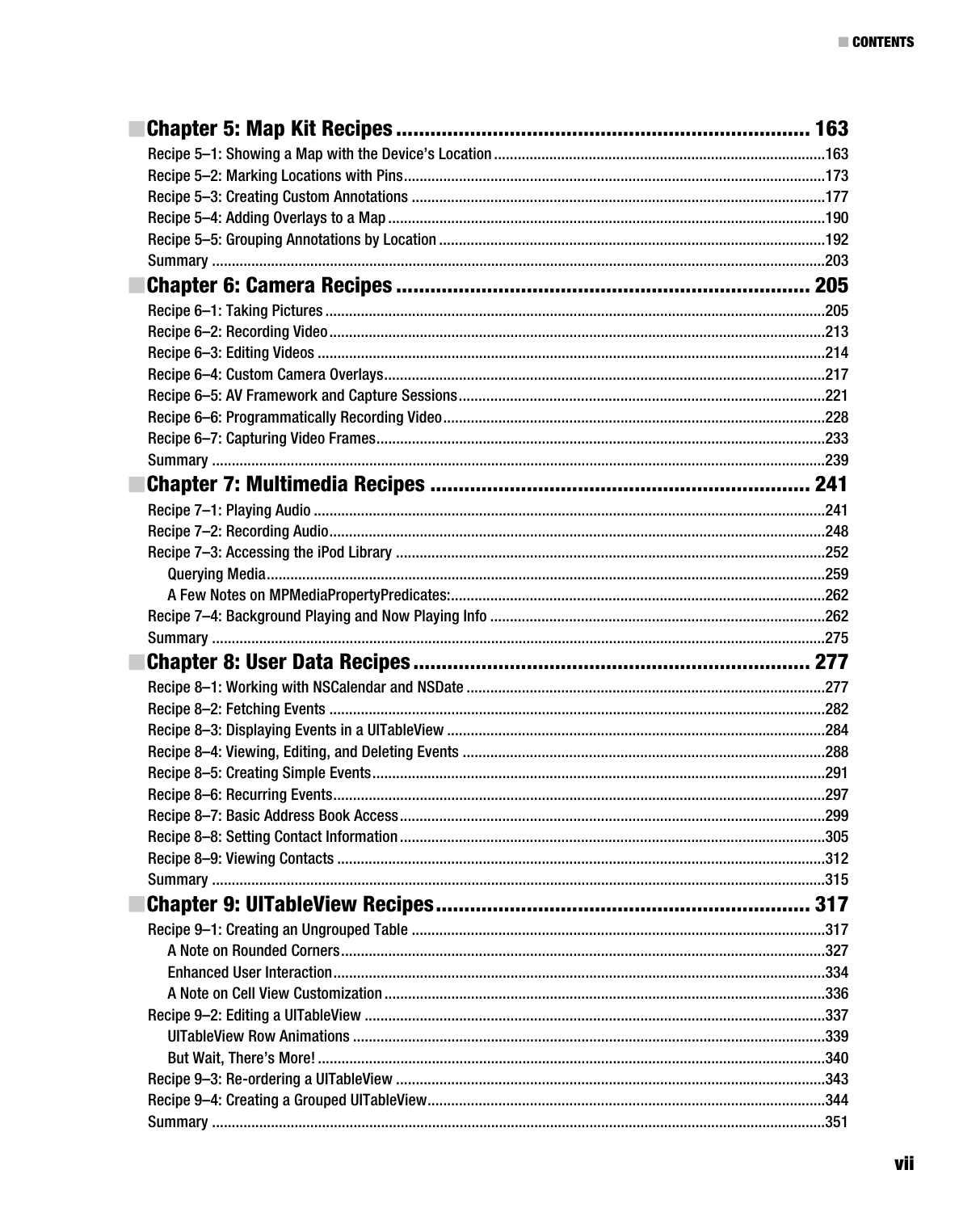| .508 |
|------|
|      |
|      |
|      |
|      |
|      |
|      |
|      |
|      |
|      |
|      |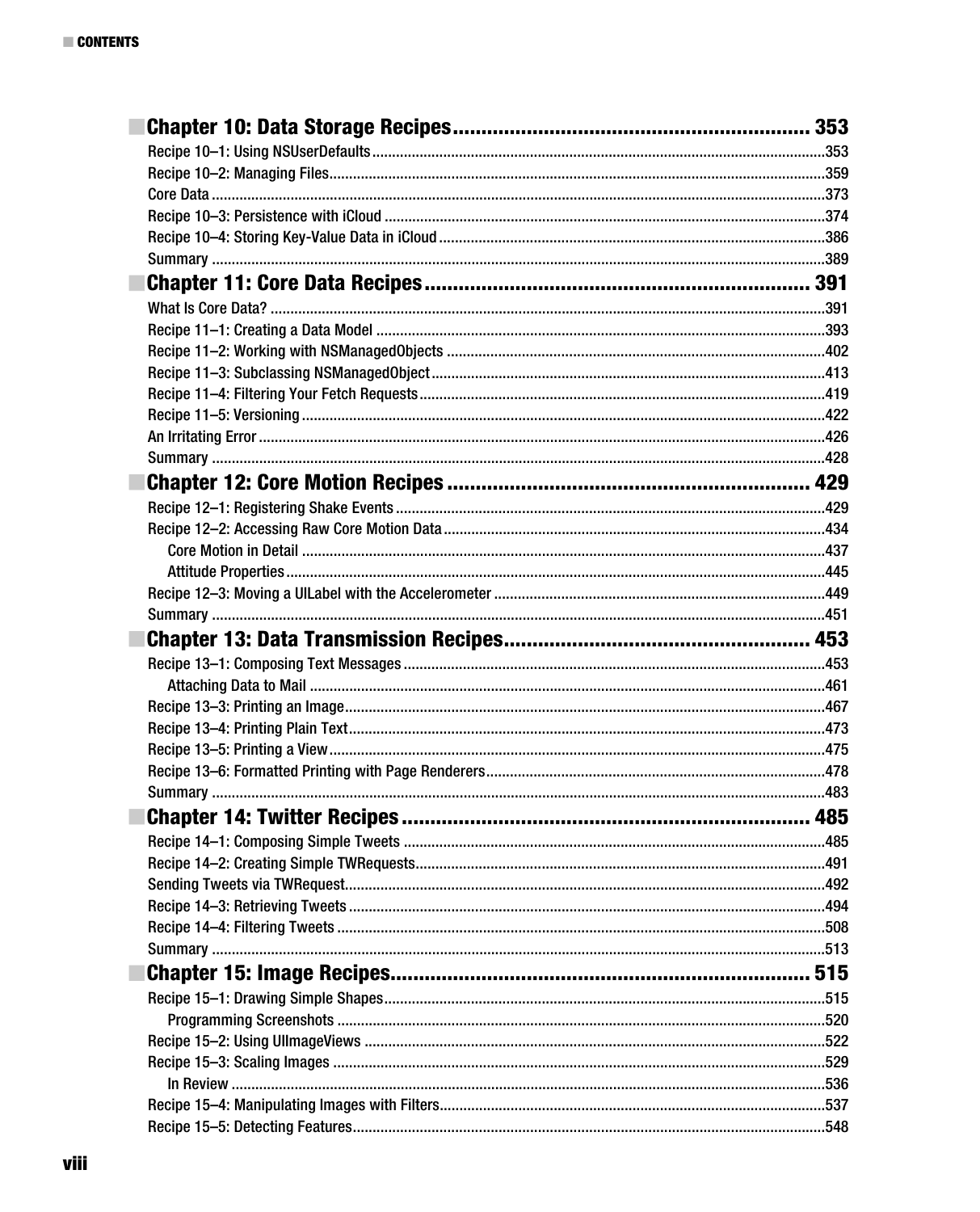| Index | 583 |
|-------|-----|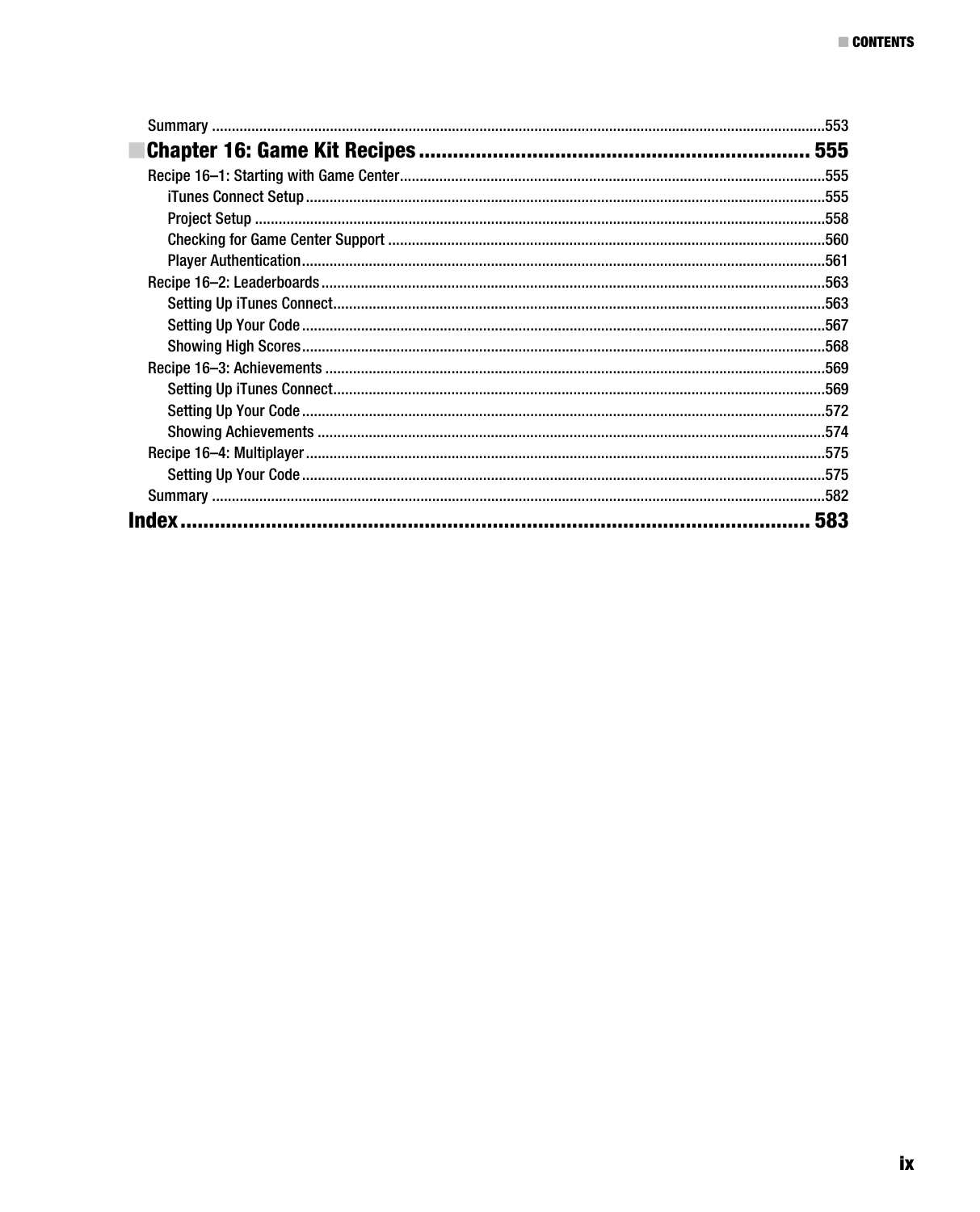### **About the Authors**



In 2010, **Shawn Grimes** taught himself Objective-C and iOS development and wrote his first iOS app for the iPad. From Baltimore, Maryland, Shawn attended Capitol College in Laurel, Maryland and graduated in 2003 with a bachelor's degree in software and Internet applications. He founded Shawn's Bits, LLC to create additional apps and present workshops for other aspiring iOS developers. To help local developers, he co-runs the Baltimore Mobile Developers group with Chris Stone. Shawn and his wife, Stephanie, run Campfire Apps, LLC, a mobile app development company focused on children's apps.



**Colin Francis** is an iOS developer from Gaithersburg, Maryland. After extensively studying computer science, he trained himself in iOS development and worked with Shawn Grimes in Baltimore. Now he lives in Miami, developing iOS apps independently with a focus on utilities and audio-focused software applications.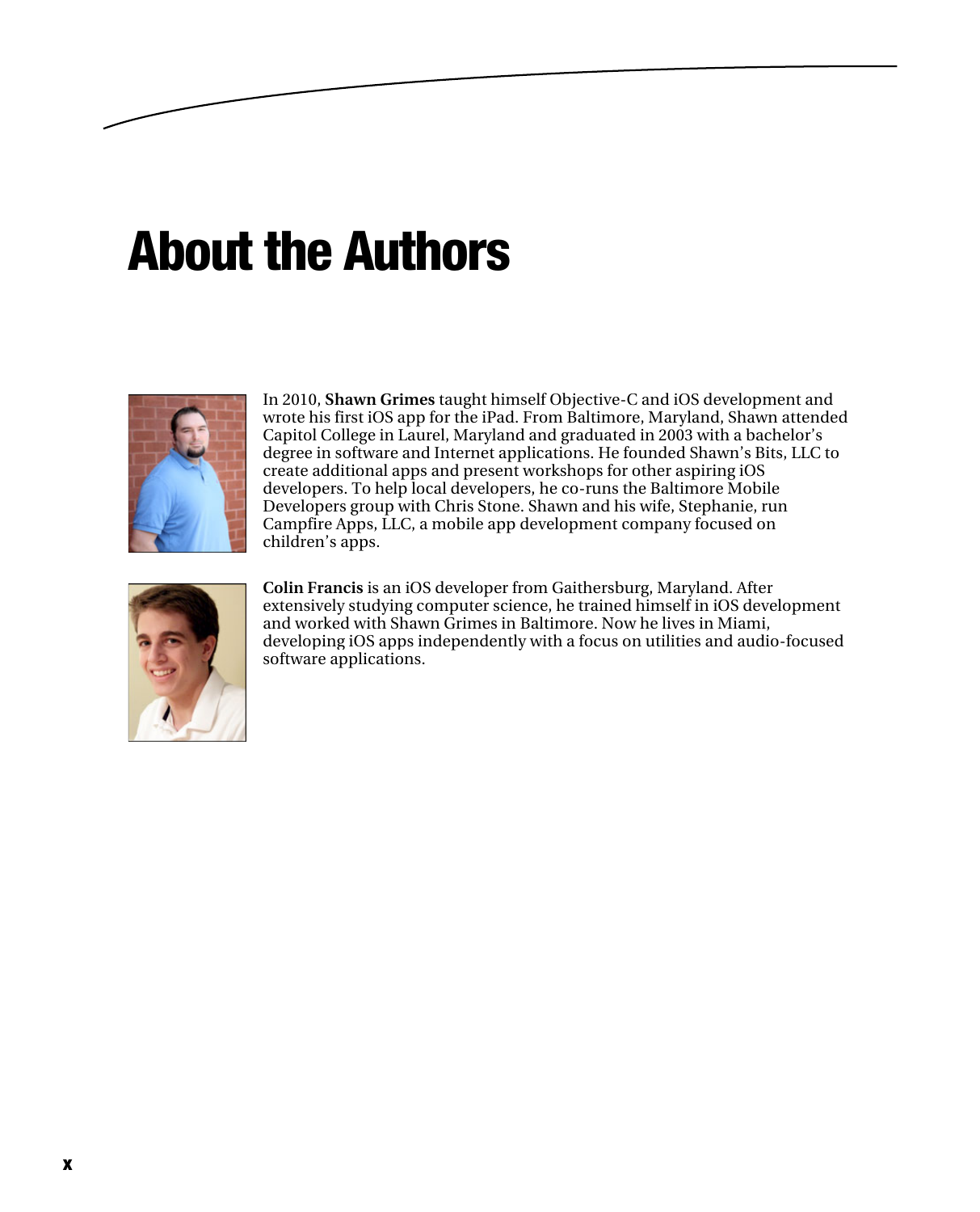## **About the Technical Reviewer**



**Anselm Bradford** is a lecturer in digital media at the Auckland University of Technology (AUT) in New Zealand, where he researches interactive media, web media, and visual communication. His experience with Internet-related development stretches back to 1996, when he hand-coded his first web site. He may be found at @anselmbradford on Twitter and occasionally blogs at AnselmBradford.com.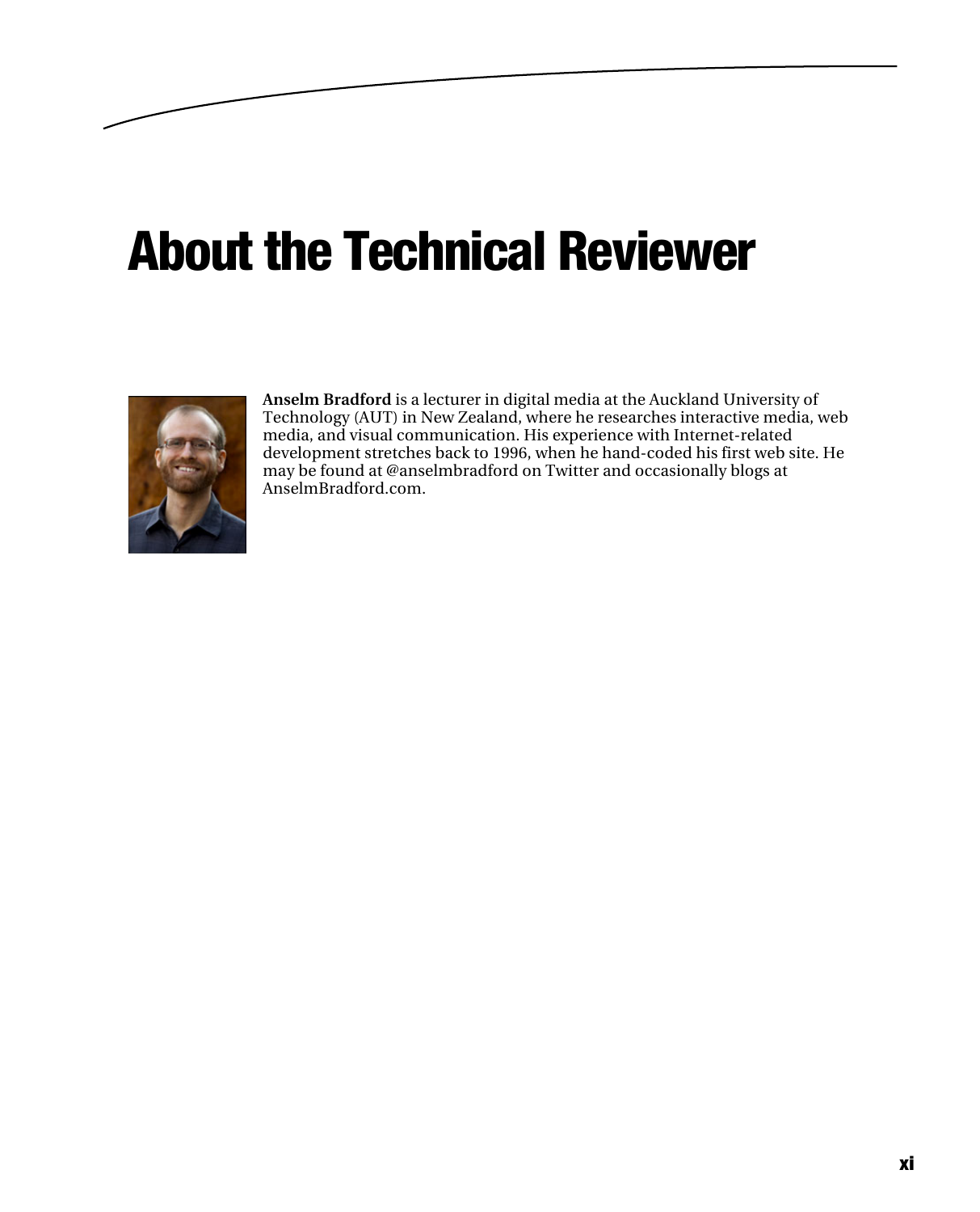#### **Acknowledgments**

First, I would like to thank Colin, who took on this project with me and led the way to getting it completed. It has always been a pleasure working with him, and his appetite for knowledge is an inspiration to me.

I would also like to thank my wonderful family, who has inspired me and always supported me: Terri, Larry, Amber, Gloria, Wayne, Kelly, Debbi, Billy, Tom, Mark, Derek, Devin, Bethany, Lauren, Kelsie, Matt, Pam, Mike, Jackie, Gus, Chris, Sam, Brynn, and Courtney.

Finally, I would like to thank my friends, who put up with me taking my laptop everywhere with me so I could work on the book and kept Stephanie company while I was working on this book. Special thanks to Jessop, Lauren, and Henry.

Shawn Grimes

Working on this book has been an immense pleasure, but it was a task that I could not have faced without the full support of my family. I thank every one of them for supporting me and providing suggestions when I was stuck. A huge "thank you" as well goes to my mother, for all her help and support, no matter the occasion.

It has been a terrific experience working with Shawn. Ever since I met him and his wonderful wife, Stephanie, I have particularly enjoyed working on a huge variety of iOS projects with them both. Shawn's technical experience has helped guide me through many tasks with ease, and his generous nature makes him incredibly easy to work with. When he originally brought the project of writing this book to me, I was apprehensive, but with his assistance it was easily turned into the completed product that you see today.

I would like to thank everyone I have worked with in writing this book. Anselm, Ralph, and Mary have been fantastic reviewers, and it was through their intense and dedicated focus that this book has turned out so well. This book also would never have seen the light of day if not for the incredible organizational efforts of both Mark and Anita, as well as the multitude of other individuals at Apress.

Finally, I would like to especially thank all of my friends, of whom there are too many to name individually, who have helped me throughout the process of writing this book. Through my countless hours spent writing, they have constantly been a source of support, providing constant and often incredible suggestions, even if they could not decipher the subject. If not for their original insistence and encouragement to take on such a project, I would never have reached this point.

Colin Francis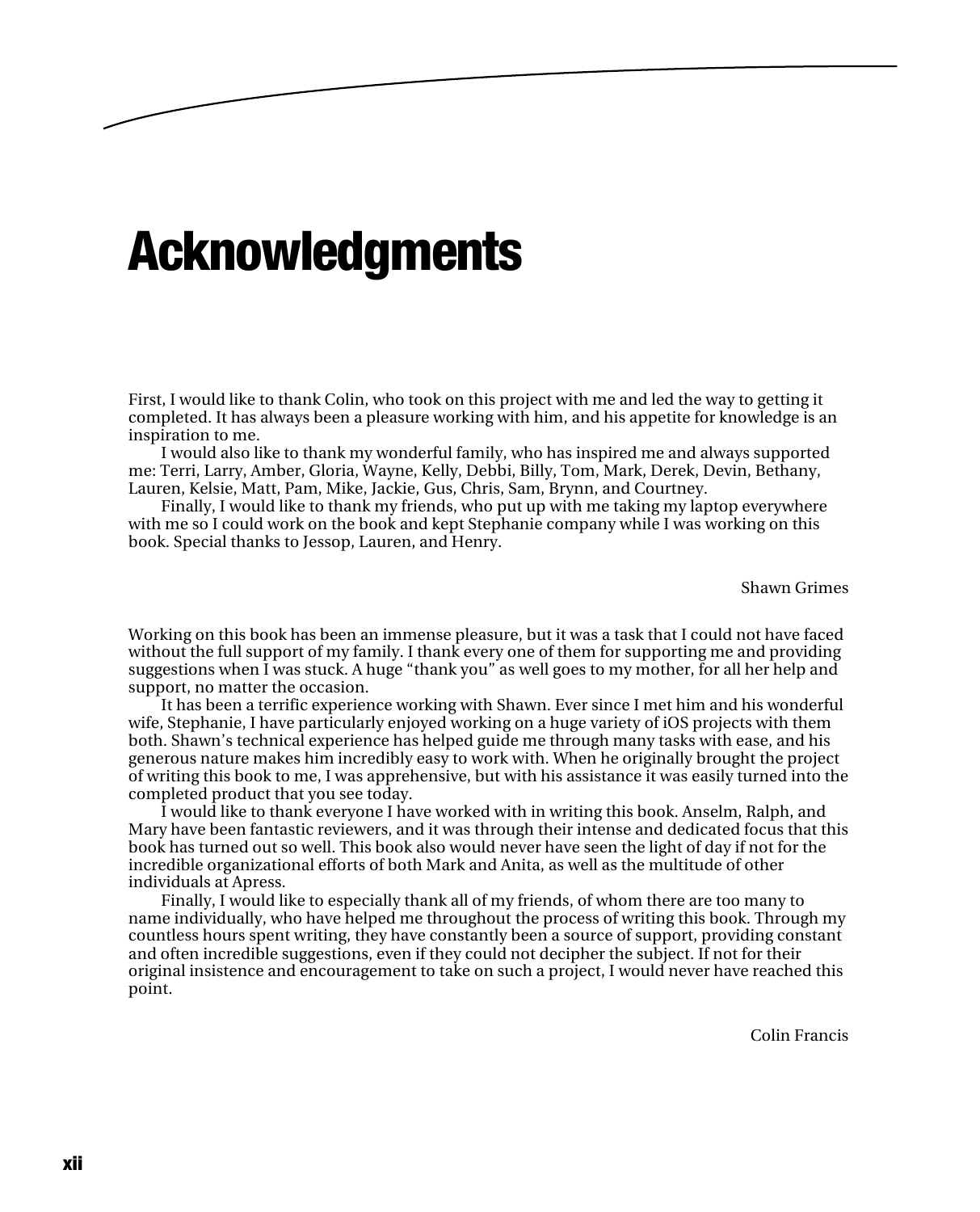### **Introduction**

Once you have already acquired an understanding of the syntax structure of programming in Objective-C for iOS development, the most important part of creating applications is learning to work with the various tools and frameworks provided by Apple. In order to fully develop iPhone and iPad applications, you must have a detailed understanding not only of your development environment, but also of the various elements and functionalities that you are able to use. Regardless of whether your application is playing music, taking pictures, printing documents, or filtering images, this book will help guide you through the setup and building of your functionality.

#### What to Expect from This Book

The first few chapters of this book are devoted to acquiring a basic understanding of your development environment. You will learn a variety of ways to work within Xcode and Interface Builder, as well as the various standard user interface elements with which you can build your application. The remaining 13 chapters focus on specific examples, or recipes, of a variety of different applications, in order to demonstrate exactly how to implement each functionality from start to finish.

#### How This Book Is Organized

The example-based chapters of this book do not particularly build off of one another, in the hope that you can simply open up to any chapter of specific interest and start building a certain type of application. However, it is highly recommended that you read the first three chapters in order to acquire a solid understanding of working with Xcode and Interface Builder, if you have not already. Some of the methods used in these early chapters, such as those used to create properties, are referenced throughout the text and should be fully understood.

Throughout this book, it is assumed that you are developing in the latest versions of iOS (5.0) and Xcode (4.2) at the time of writing. This means that every recipe in this text assumes that you will be using ARC (Automatic Reference Counting), and as such does not include significant memory management. This also means that depending on when you are reading this, your results may look slightly different, though the basic functionality should remain similar.

Many of the recipes in this book cannot be fully tested on the iOS simulator, and as such will require both an Apple device and a provisioning profile, which can be acquired when you subscribe to Apple's iOS Developer Program. Each recipe that cannot be tested in the simulator will mention this fact.